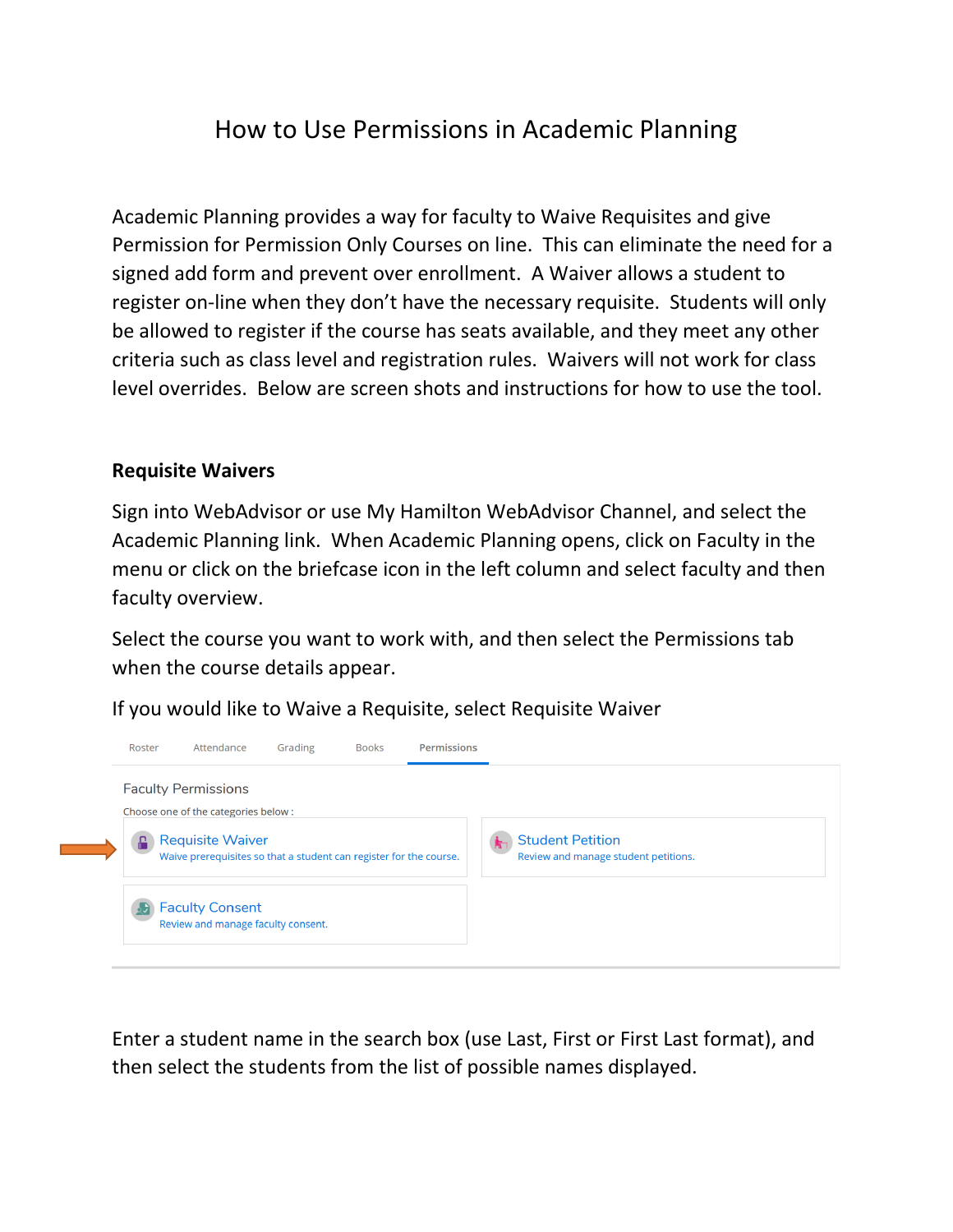| Roster                             | Attendance                        | Grading | <b>Books</b> | <b>Permissions</b> |               |                           |  |
|------------------------------------|-----------------------------------|---------|--------------|--------------------|---------------|---------------------------|--|
| <b>Requisite Waivers</b>           | < Back To Faculty Permissions     |         |              |                    |               |                           |  |
|                                    | <b>Student Waiver Information</b> |         |              |                    |               | <b>Student Name or ID</b> |  |
|                                    | No existing student waivers       |         |              |                    |               |                           |  |
|                                    | Prerequisite Information          |         |              |                    |               |                           |  |
| Course                             |                                   |         | Enforcement  |                    | <b>Timing</b> |                           |  |
| Prerequisite: Math 113<br>Required |                                   |         |              |                    | Previous      |                           |  |

When the Waiver box appears, be sure Approve is checked, and enter a comment. (Comments are required, and the student WILL see the comment. But, the comment content does not matter for the process)

Click on Save

| <b>Add Student Waiver</b>       |                                                |
|---------------------------------|------------------------------------------------|
| <b>MATH-116-02: CALCULUS II</b> | <b>Fall Semester 2018</b>                      |
| <b>Student</b>                  | <b>Student, Test</b><br><b>Student 1082364</b> |
| Approve Deny                    |                                                |
| <b>Comments</b>                 | <b>Comments</b>                                |
| Cancel                          | <b>Save</b>                                    |

A successful waiver will display on your screen. You can review the waivers you have approved or denied any time by returning to the Permissions tab.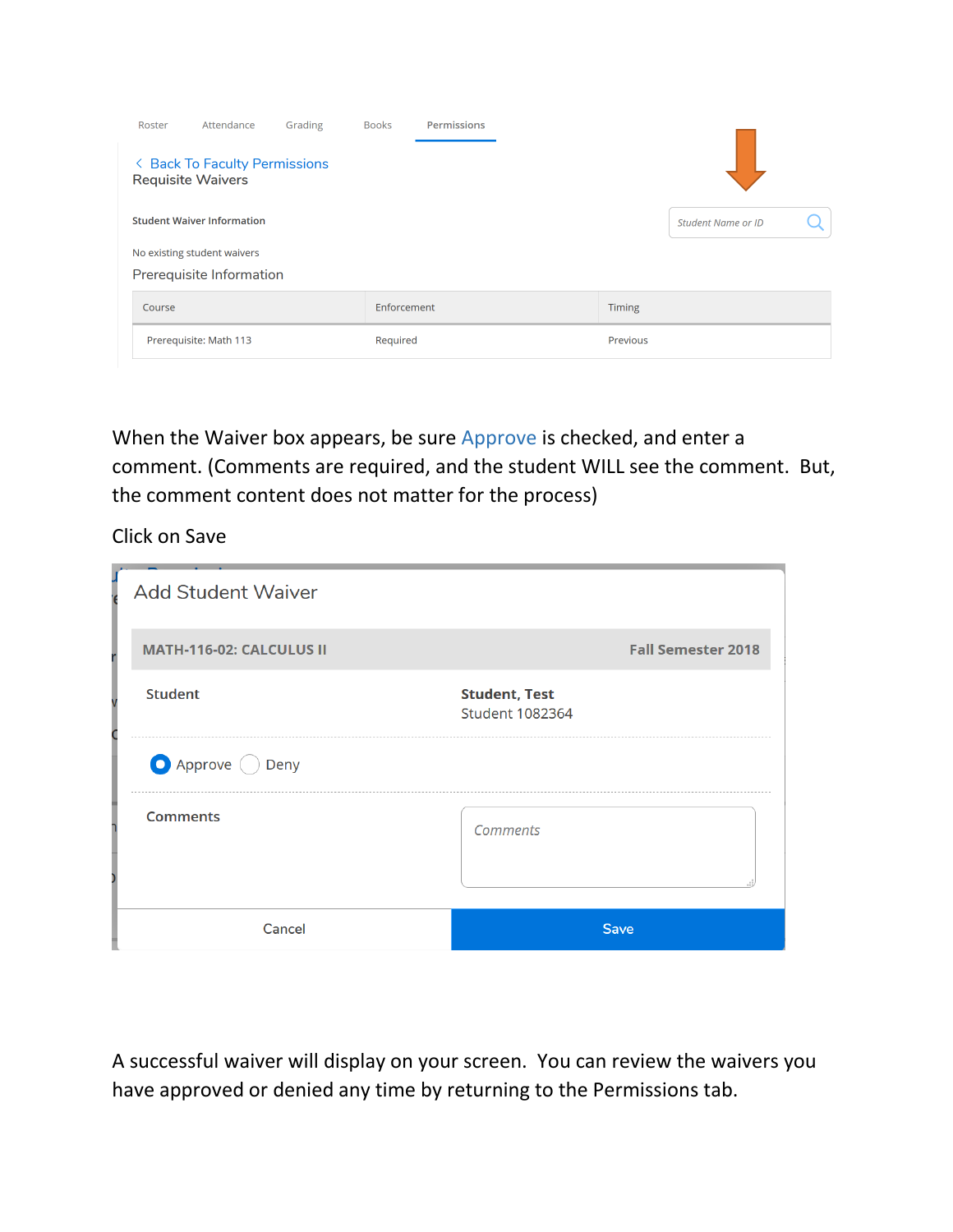| <b>Requisite Waivers</b>          |            |               |                           |                    |  |  |  |  |
|-----------------------------------|------------|---------------|---------------------------|--------------------|--|--|--|--|
| <b>Student Waiver Information</b> |            |               |                           | Student Name or ID |  |  |  |  |
| <b>Student Name</b>               | Student ID | Authorized By | Updated On                | Explanation        |  |  |  |  |
| Student, Test                     | 1082364    | Gibbons, C    | 10/22/2018 10:20:14<br>AM | has Placement      |  |  |  |  |

The student will be able to see approved Waivers from the Permissions tab on their screens.

| Requisite Waiver(s) |         |                      |               |                                                    |
|---------------------|---------|----------------------|---------------|----------------------------------------------------|
| Course              | Section | Term/Period          | <b>Status</b> | Requisites                                         |
| AFRST-319W          | 01      | Spring Semester 2018 | Waived        | Prerequisite: 1 course in<br><b>Phil and Afrst</b> |
| <b>BIO-357</b>      | 01      | Fall Semester 2018   | Waived        | Prerequisite: Bio 101 and<br>102 or 115            |
| <b>ECON-390</b>     | 01      | Fall Semester 2018   | Waived        | Prerequisite: Econ 101 or<br>166                   |
| <b>MATH-116</b>     | 02      | Fall Semester 2018   | Waived        | Prerequisite: Math 113                             |
|                     |         |                      |               |                                                    |

## **Faculty Consent**

When you have set your course up to require your permission, you can now grant permissions on line, instead of signing add forms or sending your list to the Registrar. Students can register with an approved Consent as long as they meet all other registration restrictions on the course.

Sign into WebAdvisor or use My Hamilton WebAdvisor Channel, and select the Academic Planning link. When Academic Planning opens, click on Faculty in the menu or click on the briefcase icon in the left column and select faculty and then faculty overview.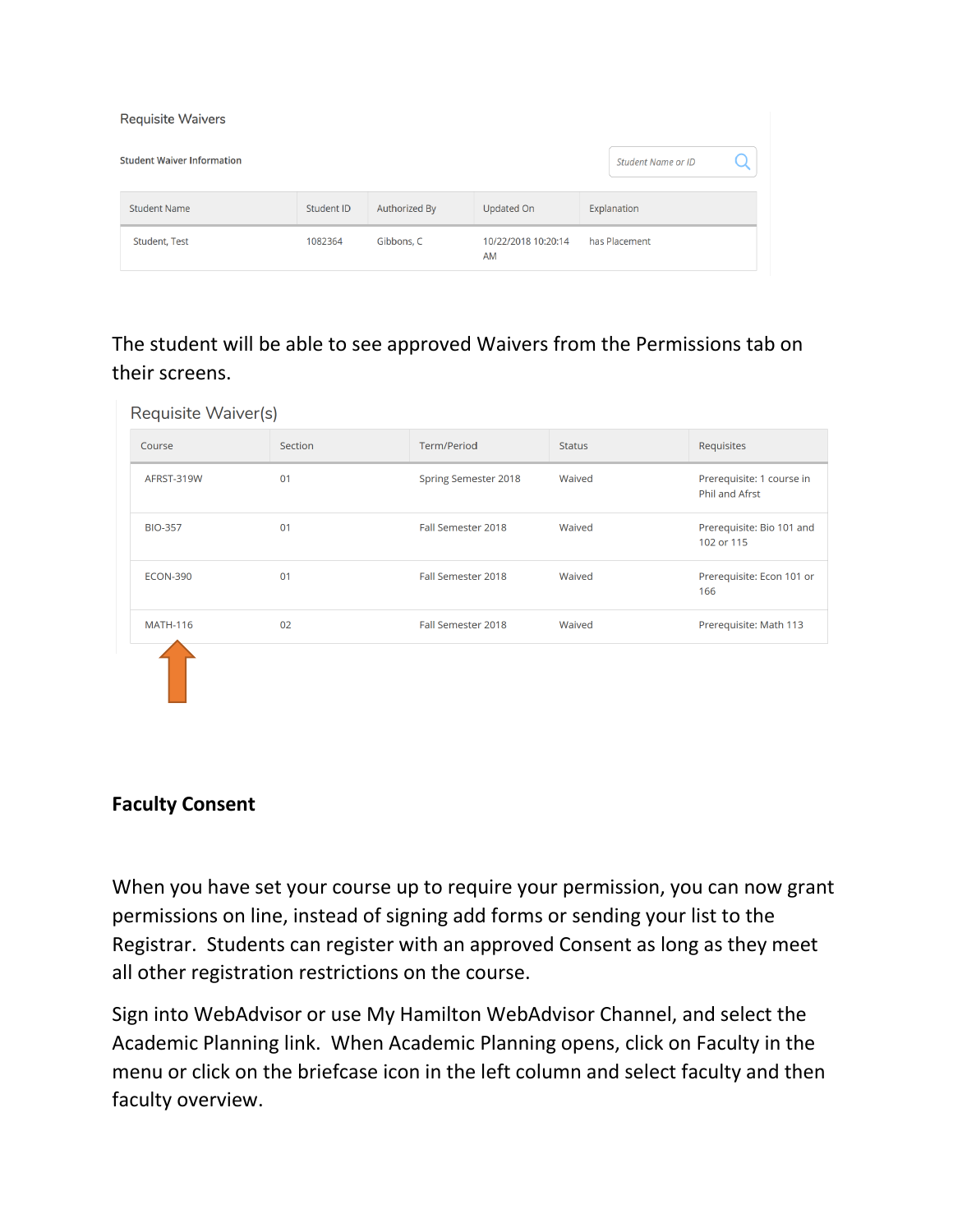Select the course you want to work with, and then select the Permissions tab when the course details appear.

If you would like to provide permission to register, Faculty Consent.



Enter a student name in the search box (Last, First or First Last format), and then select the students from the list of possible names displayed.

| Roster                                                  | Attendance                    | Grading | <b>Books</b> | Permissions |  |  |  |               |  |  |
|---------------------------------------------------------|-------------------------------|---------|--------------|-------------|--|--|--|---------------|--|--|
| < Back To Faculty Permissions<br><b>Faculty Consent</b> |                               |         |              |             |  |  |  |               |  |  |
|                                                         | <b>Faculty Consent Status</b> |         |              |             |  |  |  | student, test |  |  |
|                                                         | No existing faculty consents  |         |              |             |  |  |  |               |  |  |

When the Faculty Consent box appears, Select a Status, and enter a comment. (Comments are required, and the student WILL see the comment. But, the comment content does not matter for the process)

Click on Save